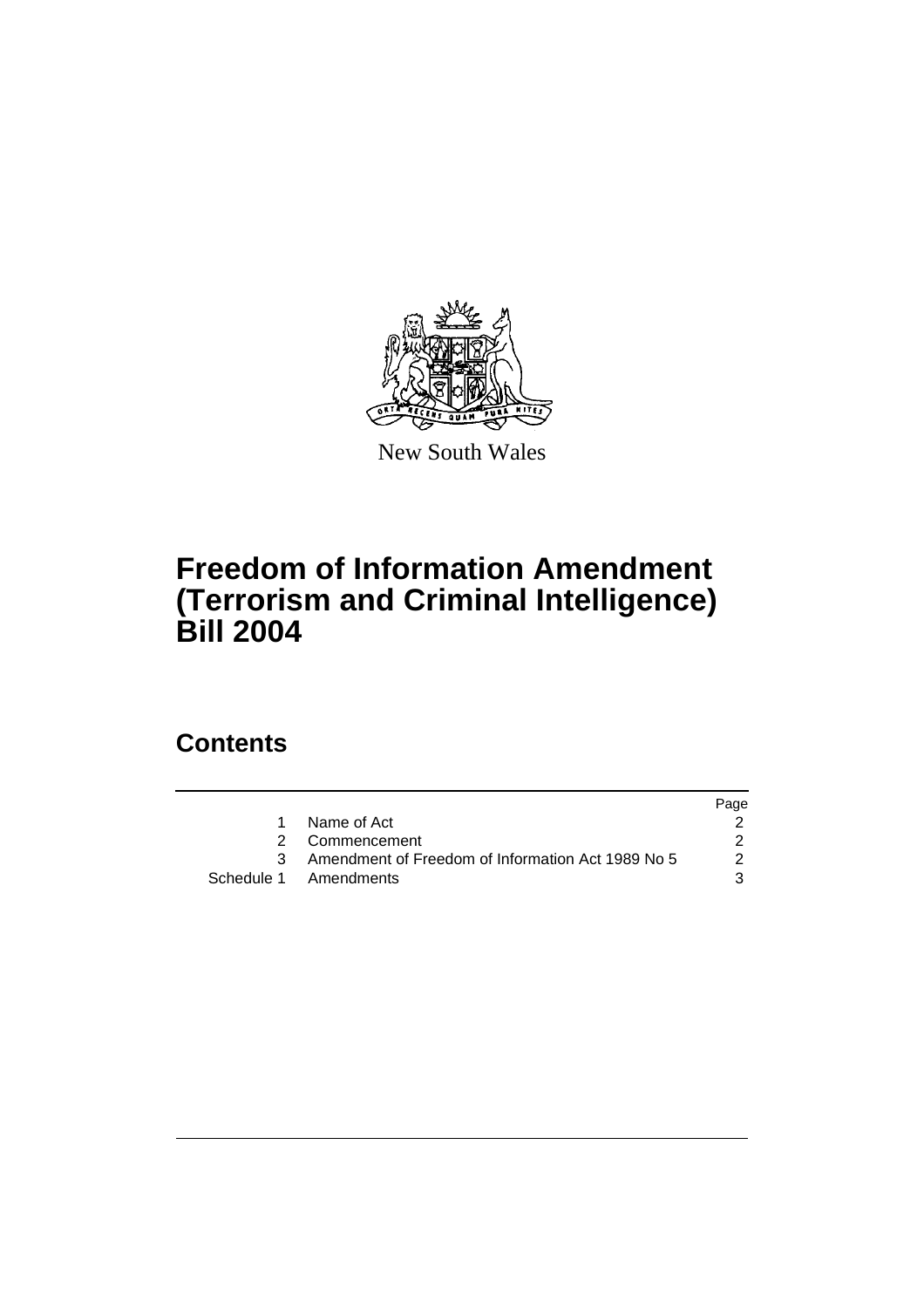Freedom of Information Amendment (Terrorism and Criminal Intelligence) Bill 2004

**Contents** 

Page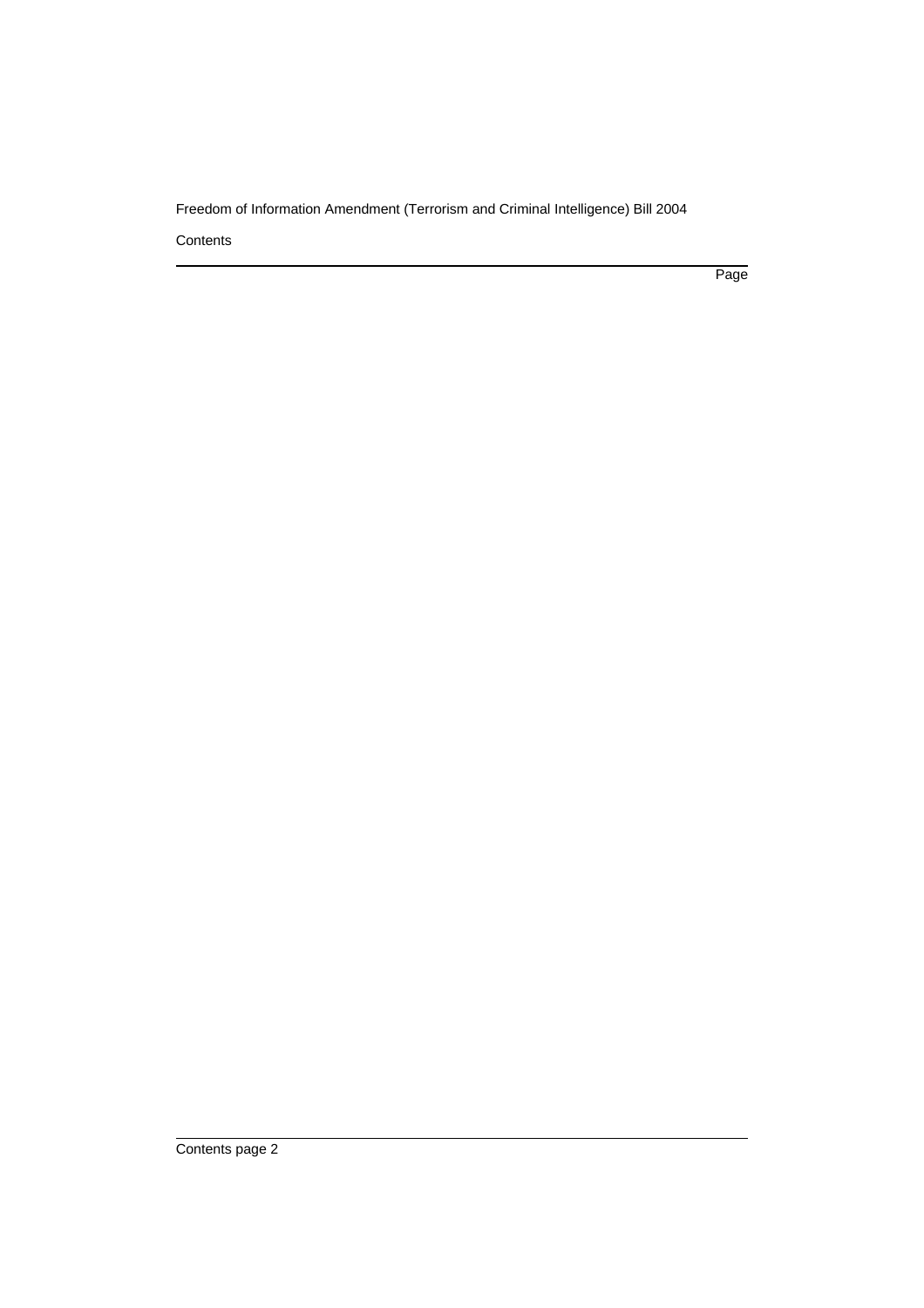*I certify that this PUBLIC BILL, which originated in the LEGISLATIVE ASSEMBLY, has finally passed the LEGISLATIVE COUNCIL and the LEGISLATIVE ASSEMBLY of NEW SOUTH WALES.*

> *Clerk of the Legislative Assembly. Legislative Assembly, Sydney, , 2004*



New South Wales

# **Freedom of Information Amendment (Terrorism and Criminal Intelligence) Bill 2004**

Act No , 2004

An Act to amend the *Freedom of Information Act 1989* to exempt certain documents relating to counter-terrorism and criminal intelligence from disclosure under the Act and to exempt the New South Wales Crime Commission from the operation of the Act in the exercise of certain of its functions; and for other purposes.

*I have examined this Bill, and find it to correspond in all respects with the Bill as finally passed by both Houses.*

*Chairman of Committees of the Legislative Assembly.*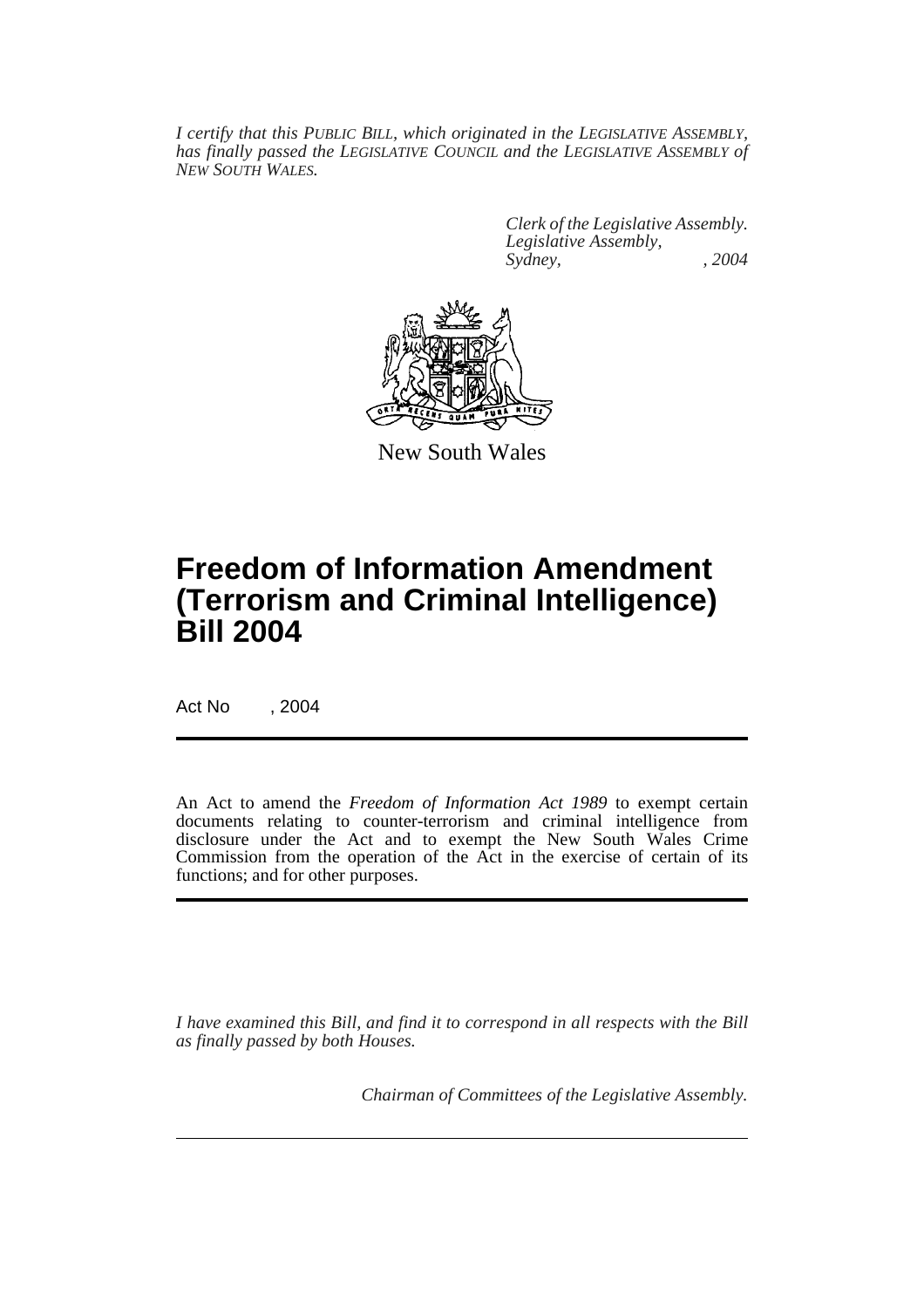## **The Legislature of New South Wales enacts:**

## **1 Name of Act**

This Act is the *Freedom of Information Amendment (Terrorism and Criminal Intelligence) Act 2004*.

### **2 Commencement**

This Act commences on a day or days to be appointed by proclamation.

## **3 Amendment of Freedom of Information Act 1989 No 5**

The *Freedom of Information Act 1989* is amended as set out in Schedule 1.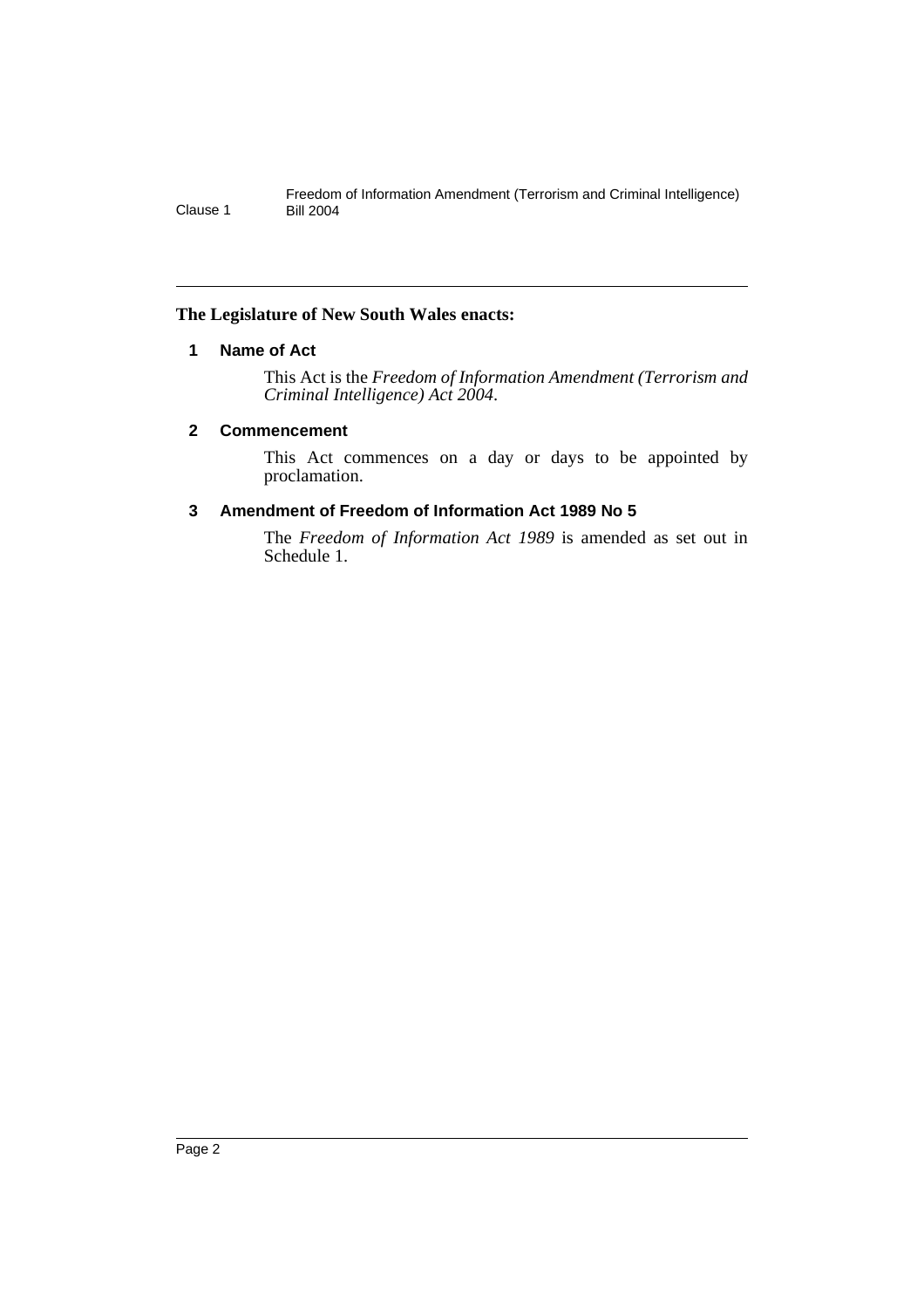Freedom of Information Amendment (Terrorism and Criminal Intelligence) Bill 2004

Amendments **Schedule 1** and the set of the set of the set of the set of the set of the set of the set of the set of the set of the set of the set of the set of the set of the set of the set of the set of the set of the set

# **Schedule 1 Amendments**

(Section 3)

## **[1] Schedule 1 Exempt documents**

Insert "former" before "Information and Intelligence Centre" in clause 4 (3) (a).

## **[2] Schedule 1**

Insert "Counter Terrorist Co-ordination Command of NSW Police, the former" before "Protective Security Group" in clause 4 (3) (b).

#### **[3] Schedule 1**

Insert after clause 4 (3):

- (3A) A document is an exempt document if it is a document that has been created by the State Crime Command of NSW Police in the exercise of its functions concerning the collection, analysis or dissemination of intelligence.
- (3B) A document is an exempt document if it is a document that has been created by the Corrections Intelligence Group of the Department of Corrective Services in the exercise of its functions concerning the collection, analysis or dissemination of intelligence.

## **[4] Schedule 1**

Insert after clause 4:

### **4A Documents affecting counter-terrorism measures**

(1) In this clause:

*terrorist act* has the same meaning as in the *Terrorism (Police Powers) Act 2002*.

- (2) A document is an exempt document if it contains matter the disclosure of which could reasonably be expected:
	- (a) to facilitate the commission of a terrorist act, or
	- (b) to prejudice the prevention of, preparedness against, response to, or recovery from, the commission of a terrorist act.